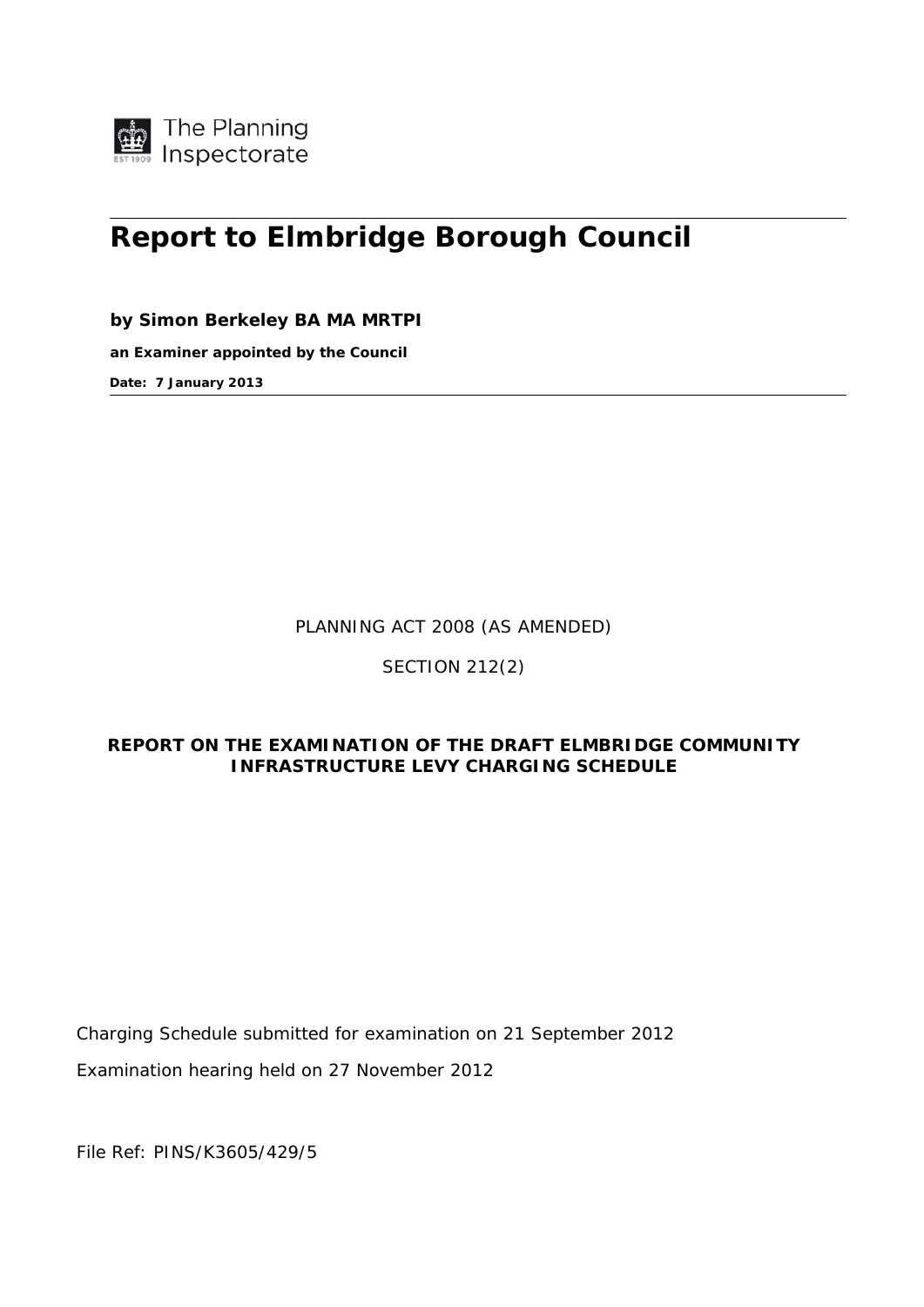## **Non Technical Summary**

This report concludes that the Elmbridge Borough Council Community Infrastructure Levy Charging Schedule provides an appropriate basis for the collection of the levy in the borough. The Council has sufficient evidence to support the schedule and can show that the levy is set at a level that will not put the overall development of the area at risk.

I have recommended that the schedule should be approved in its submitted form, without changes.

## **Introduction**

- 1. This report contains my assessment of the Elmbridge Borough Council Community Infrastructure Levy (CIL) Charging Schedule in terms of Section 212 of the Planning Act 2008. It considers whether the schedule is compliant in legal terms and whether it is economically viable as well as reasonable, realistic and consistent with national guidance (Charge Setting and Charging Schedule Procedures – DCLG – March 2010).
- 2. To comply with the relevant legislation the local charging authority has to submit what it considers to be a charging schedule which sets an appropriate balance between helping to fund necessary new infrastructure and the potential effects on the economic viability of development across the district. The basis for the examination, on which hearings sessions were held on 27 November 2012, is the submitted schedule of 21 September 2012.
- 3. The submitted schedule differs from the document published for public consultation on 23 April 2012. The latter included a differential rate for retail development related to the level of new floorspace. The Council produced a statement about this modification and informed the appropriate parties in line with the Regulations.
- 4. The schedule submitted proposes a rate of £50 per square metre (psm) for all retail development and £125 psm for new residential accommodation. A nil rate is proposed for all other types of new development which, on the basis of the evidence produced, is reasonable.
- 5. Representations on the submitted schedule have been fully considered in so far as they relate to its viability. However, they are not reported on individually.

#### *The infrastructure planning evidence supporting the charging schedule*

- 6. The Elmbridge Core Strategy (CS) was adopted in July 2011 and sets out the main elements of growth that will need to be supported by further infrastructure. The Infrastructure Delivery Plan (IDP) underpinning the CS has been updated and was published in November 2011.
- 7. The IDP and other evidence identify the key infrastructure needed to meet the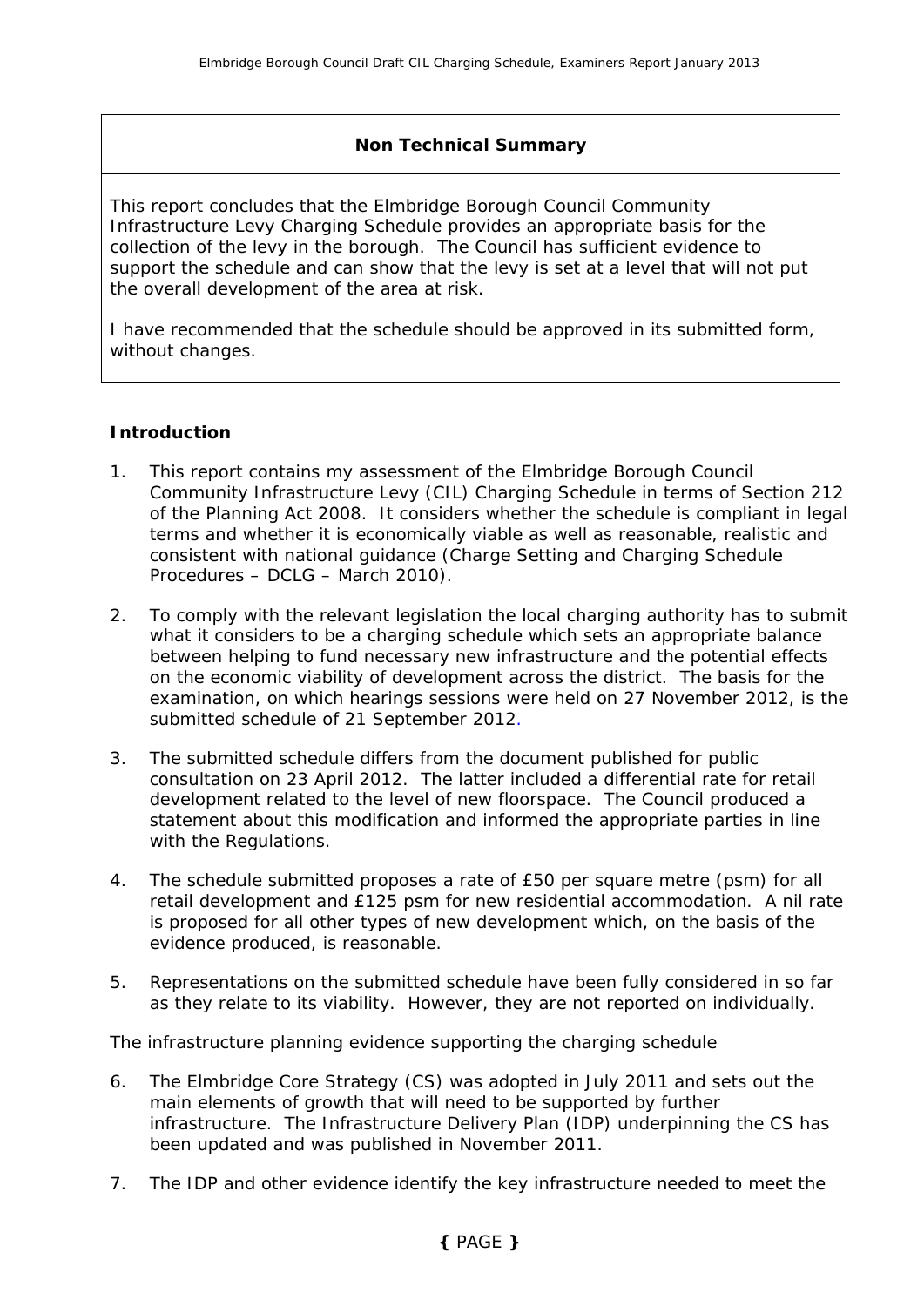level of growth anticipated in the first ten years of CS, from 2011 to 2021. These largely relate to transport, education, leisure facilities including play areas and playing pitches, and the delivery of Suitable Accessible Natural Greenspace (SANG) to mitigate against the effects of development on the Thames Basin Heaths Special Protection Area (SPA). For that period, at current prices, the Council estimates the infrastructure funding gap to be around £41.45 million.

- 8. It is clear that the main source of CIL receipts will be residential development. Taking account of the level of new homes sought by the CS, and those which will not be subject to the CIL either because they are affordable units or already have planning permission, CIL receipts from new housing are expected to raise approximately £24.32 million over the next ten years, on the basis of the proposed rates. The level of receipts from retail development is rather less certain. The CS does not include any targets for this kind of development. The Council says that there is no projected demand for additional retail floorspace in the borough and significant growth in the sector is not anticipated. Consequently, given this and the lower CIL rate proposed, it is highly probable that receipts from retail development will be substantially less than those for residential accommodation.
- 9. Overall, the draft Charging Schedule is supported by sufficiently detailed evidence of community infrastructure needs. On this basis, the evidence which has been used to inform the Charging Schedule is robust, proportionate and appropriate.
- 10. In the light of the information provided, the proposed charges would not make a full contribution towards the likely funding gap. Nevertheless, the figures clearly demonstrate the need to introduce the CIL to help deliver the infrastructure needed to support the growth planned for.

#### *Economic viability evidence*

- 11. The Council commissioned a CIL Viability Study (the Study), dated November 2011. It essentially uses a residual valuation approach, using reasonable standard assumptions for a range of factors such as building costs, developer profit levels, professional fees and finance. The model incorporates relevant and reasonably up to date local data about land values; likely sale prices based on a range of sites across the area; housing densities and gross to net ratios. It also encompasses the impacts of the policies in the CS. The model was discussed with the Development Market Panel, which includes representation from locally active agents. The Council has confirmed the Panel's agreement that the model's inputs and variables are appropriate.
- 12. The robustness of the Study and the degree to which it justifies the CIL levy rates proposed in viability terms are central to this examination, and are explored further under the main issues I have identified below.

#### **Main issues**

13. In addition to the above and taking account of all the evidence, there are two other main issues on which the viability of the CIL charging schedule depends.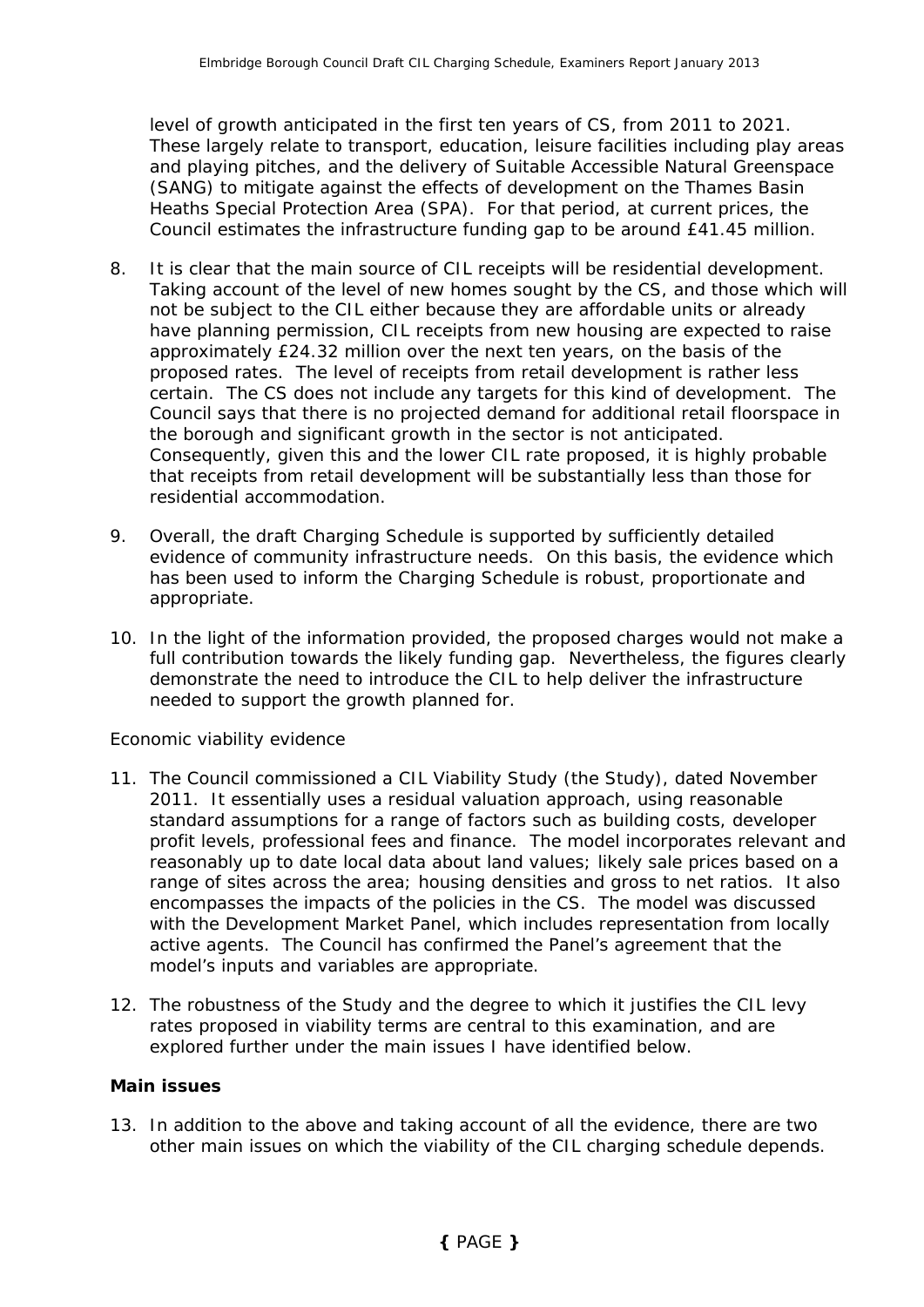## **Issue 1: Residential Levy Rate**

(a) *Is the local levy rate for new residential accommodation justified by appropriate available evidence, having regard to national guidance, local economic context and infrastructure needs, including in relation to the Council's adopted Core Strategy?* 

*(b) Overall, does the rate strike an appropriate balance between helping to fund the new infrastructure required and the potential effect on the economic viability of new residential accommodation across the borough?* 

- 14. For residential developments, the Study examines a range of schemes differentiated by their value levels. Existing and alternative land values have been considered, and the extent to which any uplift may be necessary to encourage residential development taken into account. The principle is that the range of value levels should reflect the general spectrum of residential developments, including houses and flats, which are likely to come forward across the borough.
- 15. In gathering this information, and using it to model the residual land values, data has been drawn from the RICS Building Cost Information Service, Land Registry and from Government sources. This includes information specifically concerning Elmbridge. The Council's Affordable Housing Viability Study, Strategic Housing Land Availability Assessment and monitoring database have also been used, particularly in respect of the types of schemes likely. Information has also been sourced from estate agencies selling property in the borough. All in all, it is clear that the Study's inputs are founded on a sufficiently robust base of locally specific evidence.
- 16. The use of 'asking prices' rather than the actual price properties have been sold at has been criticised. The latter value would be that ideally used. That being said, the Study has applied a 10% reduction of the asking price to establish notional sale prices. This is a sound and practical approach to take and the degree of 'correction' appears realistic.
- 17. Garage floorspace has not been included in the Study. As such, it may be that some schemes would be liable to a higher CIL charge than anticipated. This amounts to an underestimation of the impact of the levy. However, it seems unlikely to me that this will affect the viability of residential schemes to a significant degree. In any case, it will be for developers to decide whether to provide garages within their developments, and this judgement will no doubt take into account the level of CIL levied. Overall, it is improbable that this factor will place at serious risk the viability of schemes across the borough.
- 18. An allowance for external works has been added to base build costs of between 14% and 21%. A further 5% has been added for contingencies, and £500 for Section 106 (S106) legal agreements. It has been suggested that the latter figure is low. However, a significant proportion of financial contributions presently required through S106 will be incorporated in the CIL levy. While all these figures are likely to differ from one development to another, these general levels appear to be reasonable in the context of the Study's high level, inevitably broad brush consideration of viability.
- 19. Abnormal costs have not been taken into account in the Study. That is because,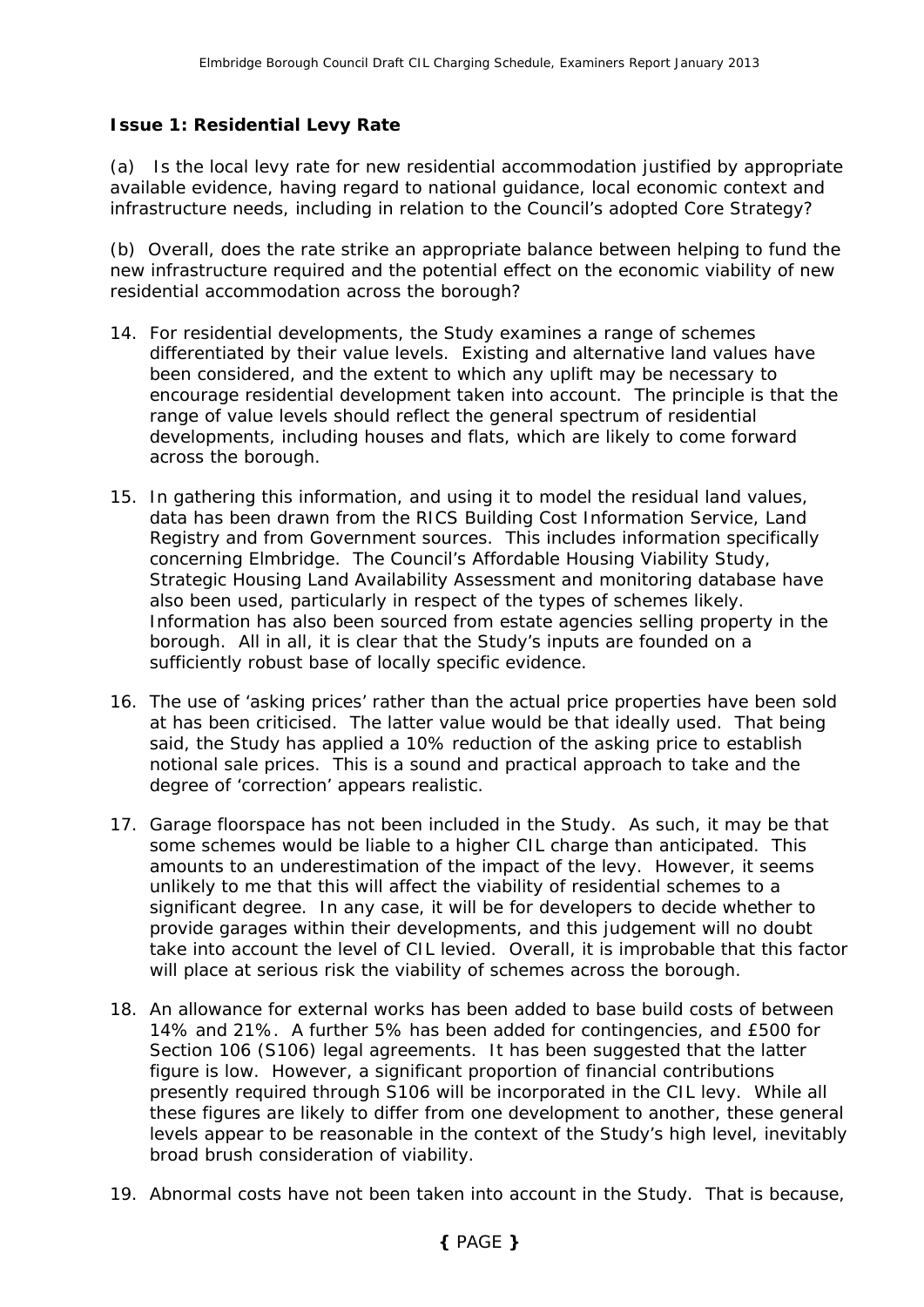by definition, they are not normal or consistently occurring, predictable development costs. They are site or scheme specific. It is not realistically possible for generic viability studies of the sort required to support CIL levies to account for individual site circumstances. That this Study does not is entirely appropriate.

- 20. The Viability Study's generic testing takes squarely into account the contribution to affordable housing required under CS Policy CS21. This is based on a sliding scale, and has been clearly incorporated into the scenarios considered in the Study.
- 21. A split of two thirds affordable rented accommodation to one third intermediate tenure has been assumed. It is also assumed that these homes will be delivered with nil grant, reflecting the Homes and Communities Agency's present expectations. This is appropriate and realistic.
- 22. Policy CS27 of the CS requires housing development of ten or more dwellings to meet Level 4 of the Code for Sustainable Homes (the Code) in relation to the energy and carbon dioxide emissions category, and to meet future national requirements. The Viability Study reflects this. In effect, it adds 4% to build costs to account for these factors. The Study says that this assumption provides some allowance for future cost increases in meeting the Code. However, as the Study points out, base build costs are expected to rise in the future, coming out of recession. This, and the possible introduction of Level 5 of the Code, is an area of sensitivity.
- 23. However, generic viability studies can only go so far in projecting the effect of future changes on viability. It is clear that the potential impact of higher build costs have been borne firmly in mind by the Study's authors in reaching their overall conclusions. Considering all of this, the build cost inputs into the Study should be regarded as appropriate, for the time being at least. As these factors could have a bearing on the timing of the schedule's future review, the Council should ensure that its data monitoring regime is alert to shifts in this area.
- 24. A number of factors suggest that the viability margins for each of the scenarios considered in the Study are not presented as 'best case' illustrations. It has been assumed that all schemes would be debt funded. That is not always the case. On this point, while criticisms have been made about the finance periods and interest rates used, in the context of such a 'high level' study, they generally strike a broadly reasonable balance. Even though the circumstances on some schemes may be less favourable, others may well be more so, and on the whole the figures used should not be regarded as unrepresentative or invalid.
- 25. In addition, the levy on previously developed sites has potentially been overestimated. It has been assumed that all the residential development on such brownfield schemes is new floorspace. While that may be so in some cases, it is likely that many others will involve the conversion of existing buildings, at least in part. Given the CS policy expectation that a significant proportion of new homes will be on such sites, this is an important factor.
- 26. It has been suggested that this should mean that the CIL rate should be increased. I disagree. To my mind, the possibility that residential developments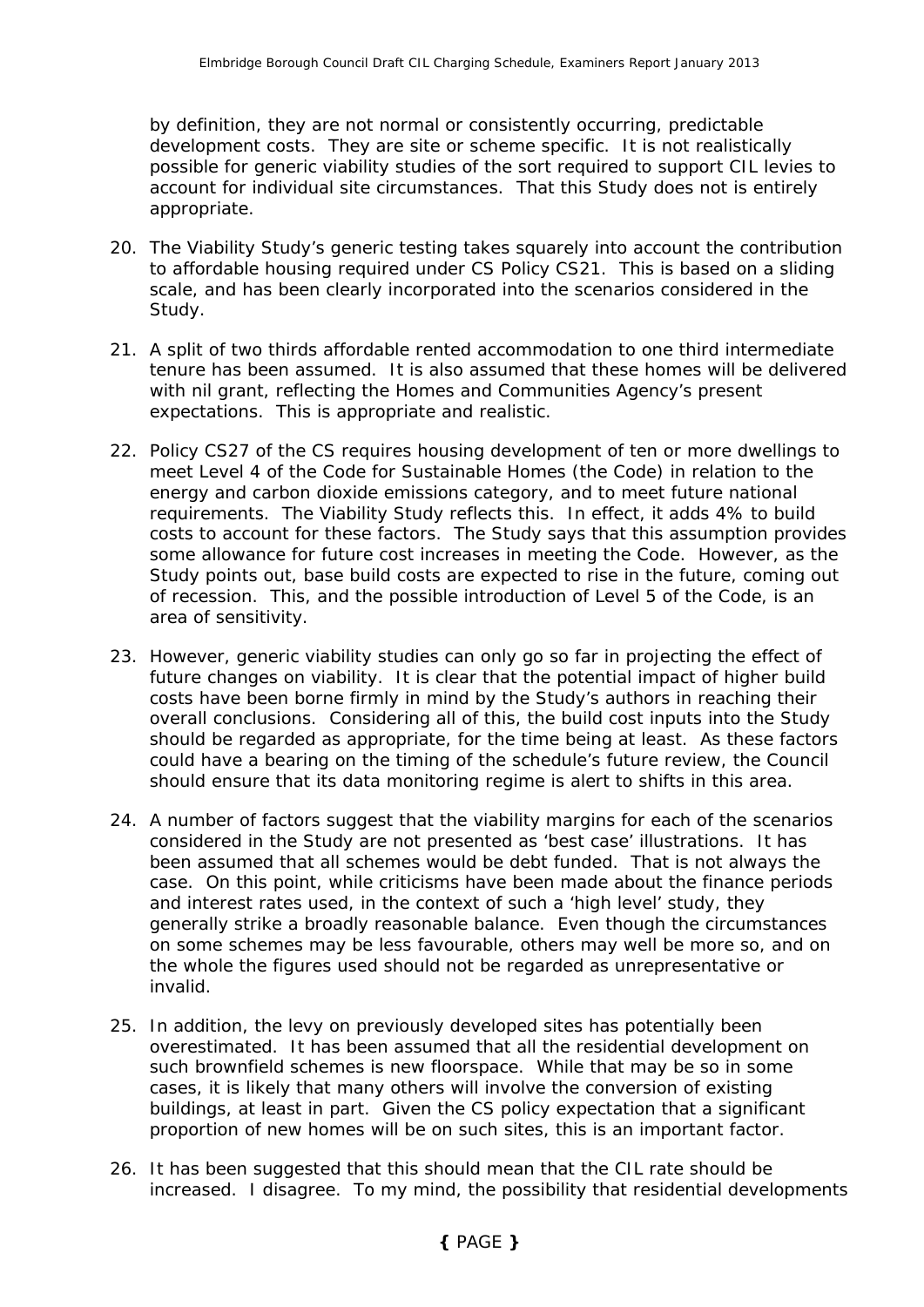may be subject to a lower levy than accounted for in the Study should be seen as a counter to possible underestimations of the costs to developers. In short, I regard this aspect as an indicator of the Study's robustness which lends confidence in the viability margins and adds to their degree of reliability.

- 27. It is possible that this overestimation could mean that the level of CIL levied will be less than anticipated. But this is not a certain outcome. It could equally lead to greater CIL receipts, given the potential increase in the number of viable schemes.
- 28. In any event, in setting the residential CIL rate, the Council has not sought to 'push the boundaries' or levy the maximum level of CIL that the Study shows to be theoretically possible. In striking the balance between the need to fund new infrastructure and the effects on economic viability, the approach taken is more moderate. Given the nature of the Study, dealing as it must with a range of variables and unknown factors, and making numerous assumptions, this is a commendable path. It significantly bolsters confidence that the rate proposed will not put at serious risk the overall development of new homes in Elmbridge envisaged in the CS.
- 29. It has been suggested that the introduction of the residential levy will lead house builders to negotiate a reduction in the level of affordable housing sought by Policy CS21. Indeed, the Council points to the flexibility of the policy in this respect. I note the CS paragraphs about viability, and that if satisfied that it would not be viable to provide the affordable housing required the Council will seek to negotiate alternative provision. In general terms, that is a matter for the Council.
- 30. However, the imposition of the CIL should not be used to justify lower levels of affordable housing. Allowing this situation could jeopardise the delivery of the affordable homes needed in the borough, and thus undermine the CS. That is not the intention of the levy. It is incumbent on the Council to take a consistently robust stance in this regard, to give certainty to developers and landowners and to secure the successful delivery of both the CS and the CIL.
- 31. Moreover, on the basis of the evidence, there is no reason why the rate proposed should cause serious viability problems when considered in combination with the costs of meeting the CS policy requirements. If a few individual schemes are affected and become unviable as a result of the CIL rate, then so be it. This does not amount to exceptional circumstances of the sort envisaged by the Regulations as qualifying for relief, nor is it the aim of the Regulations to ensure that all developments viable without the levy remain so with it. Consequently, where they do not remain viable this should not be regarded as exceptional. The point here is that in the highly unlikely event that the residential rate genuinely puts at serious risk the viability of schemes across the borough as a whole then, rather than accept reduced affordable housing provision, the rate should be expediently reviewed.
- 32. Some respondents argue that the schedule should include a differential rate whereby new homes in more expensive or upmarket parts of the borough would be subject to a higher levy. It is clear that the Study's authors, and the Council, have explored this possibility. They conclude, however, that the transition between more and less exclusive areas is not sufficiently clear or marked such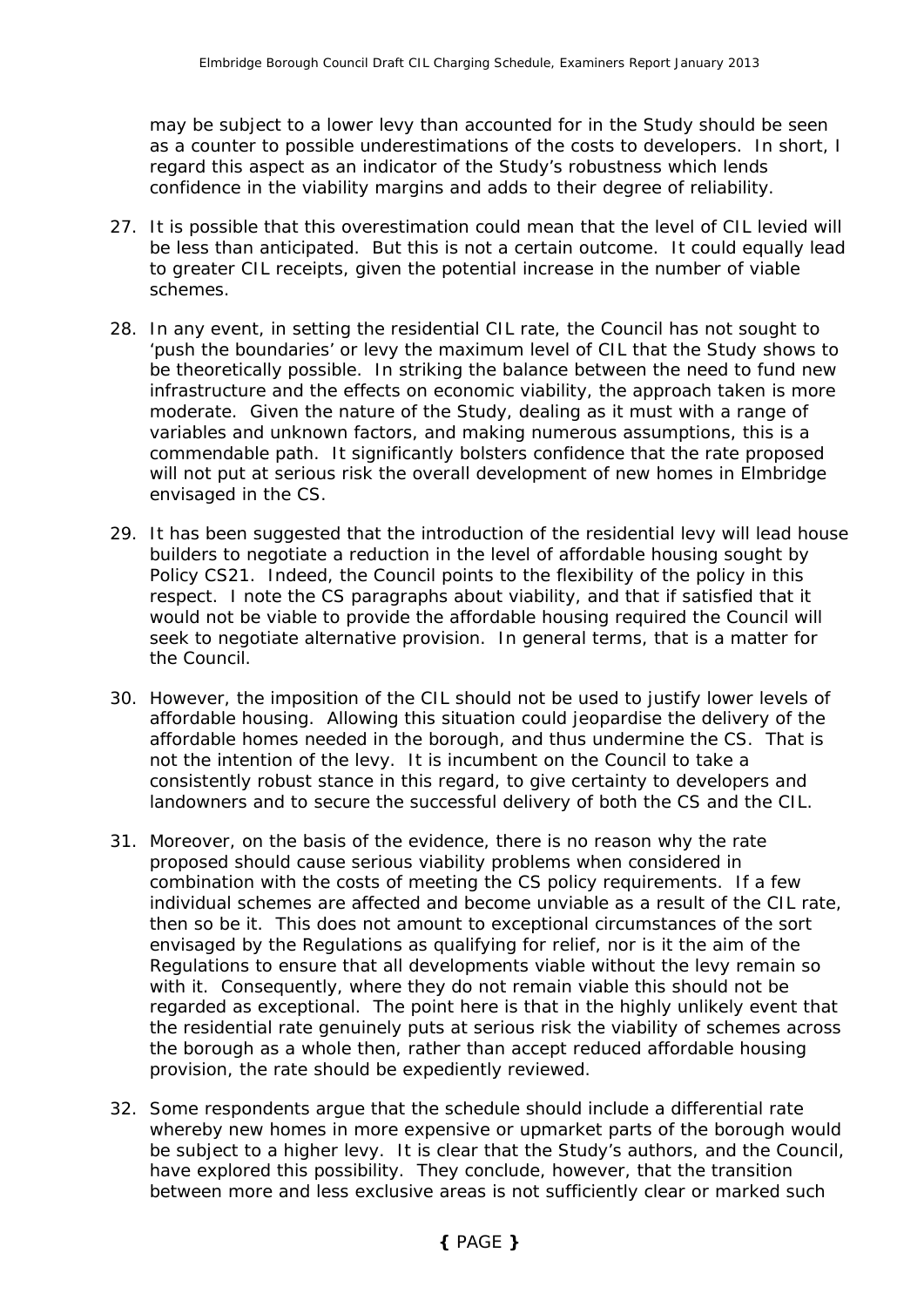that the evidence would support the necessary delineation of boundaries. There is no compelling evidence to the contrary, even if the Council's Design and Character Supplementary Planning Document might be of assistance. In any case, setting differential rates is only a possibility open to Councils to explore in drawing up CIL schedules. It is not a requirement of the Regulations that differential rates be set, even where there is robust evidence to support such an approach.

- 33. At present, the Council requires developer contributions from residential schemes between 400 metres and five kilometres from the SPA to deliver Suitable Accessible Natural Greenspace (SANG) through S106 agreements. In parallel, a contribution is also sought for the associated Strategic Access Management and Monitoring (SAMM) measures to manage recreational pressure on the SPA itself.
- 34. However, as the letter of 2 August 2012 from the Department for Communities and Local Government confirms, SANGs are within the definition of infrastructure in CIL. That is to say that SANGs will be funded through CIL receipts generally rather than through specific S106 obligations. The adoption of this CIL schedule will effectively sever the direct link between providing mitigation and the development that caused the need for it. Both Natural England and the RSPB initially raised concerns about the capability of the CIL to secure compliance with the Habitats Regulations in this respect. Strictly speaking, this issue falls outside the remit of this examination. However, securing mitigation measures to comply with the Habitats Regulations is an important matter, and is a significant issue for Elmbridge and neighbouring authorities.
- 35. The Council's *Developer Contributions* Supplementary Planning Document, dated April 2012, is clear that CIL will be used to deliver SANGs. Paragraph 2.19 says that the Council will ring fence the required amount of SANG funding using the 'per dwelling' tariff in the IDP from all relevant development between 400 metres and five kilometres from the SPA. Both Natural England and the RSPB now agree that so long as this approach is followed, then the Habitats Regulations will be complied with. I consider that the introduction of the CIL does not undermine the Council's ability to meet its obligations under the Habitats Regulations. As the Council is a responsible public authority, I see no reason why any of this should present a problem.
- 36. Some suggest that the levy for residential developments beyond five kilometres from the SPA should be reduced, as these schemes would not give rise to the need for a contribution towards SANGs. But CIL is not based on any link between an individual development and the specific infrastructure needs it creates. Rather, it rests on the infrastructure requirements of the areas as a whole and the ability of developments to pay the levy rate. It is for this reason that schemes for one bedroom flats should not pay a reduced rate, even though their occupants may not place any demand on local schools.
- 37. One respondent has raised an issue about the effect of the levy on the development of homes for older people. The Council says that this has been taken into account in drawing up the schedule. The CIL schedule is clear that only residential dwellings falling within Class C3 of the Town & Country Planning (Use Classes) Order 1987 (as amended) would be liable to the charge. Many types of older people's accommodation fall within Class C2 of the Use Classes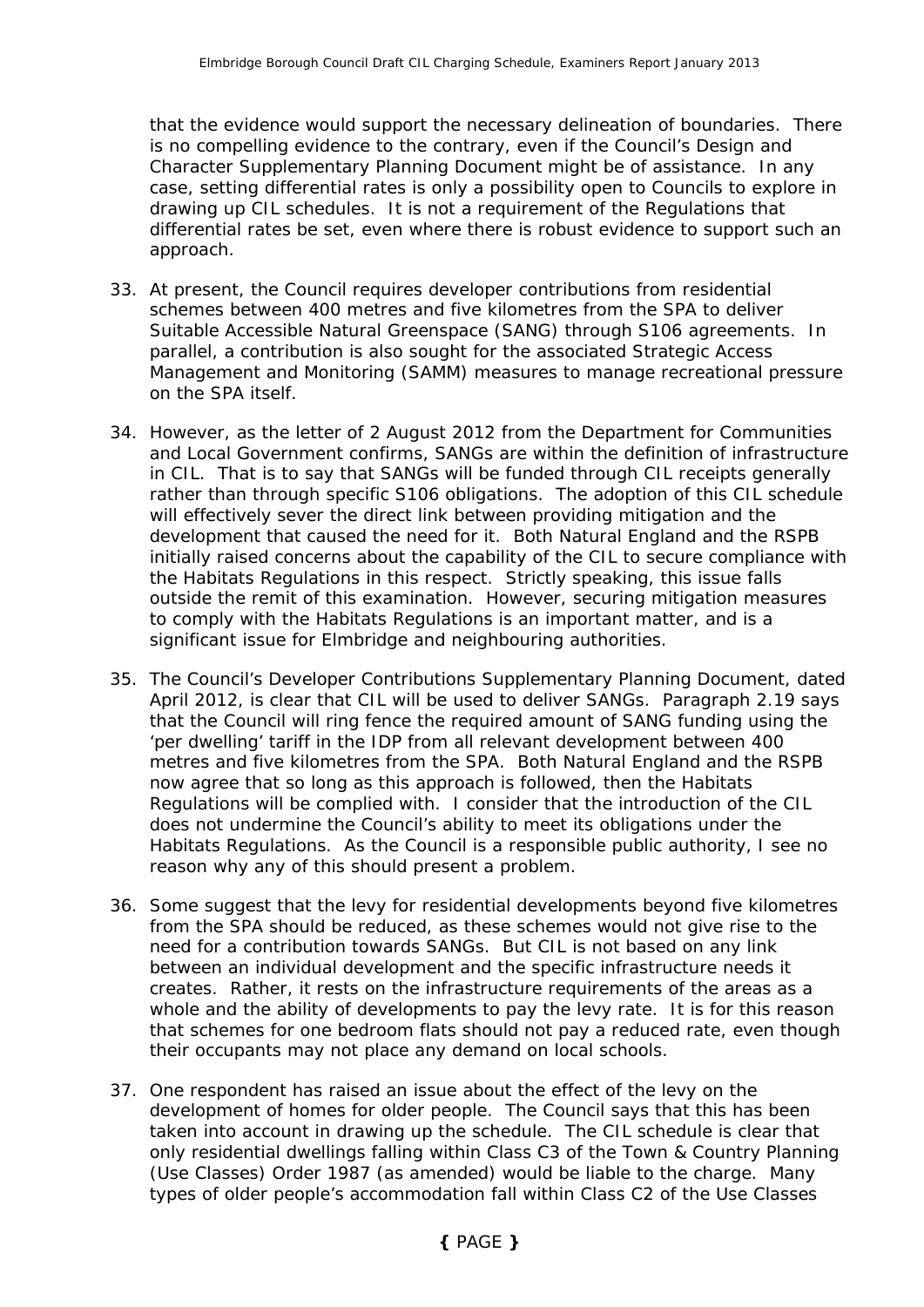Order, and as such would not be required to pay.

- 38. Whether a particular development of older person's accommodation falls within Class C2 or Class C3 depends on a number of factors, particularly whether the dwellings concerned each form a single household. This is a matter of fact and degree, to be judged on a case by case basis. It will be for the Council, in the first instance, to reach a view on this in determining the planning application and deciding whether or not the levy applies.
- 39. In some cases older person's accommodation will fall into Class C3. Private market sheltered housing with self-contained dwellings and no significant element of care is one example. The Council suggests that schemes of this sort are directly comparable to 'mainstream' residential developments in terms of viability. There is no evidence to indicate that the proposed levy would put at serious risk the delivery of such schemes across the borough. Overall, I regard the schedule to be appropriate in relation to this issue. So long as proper and robust judgements are made in respect of the Use Class of developments coming forward, then the levy need not cause significant viability problems across the borough.
- 40. I therefore conclude that the local levy rate for new residential development is justified by appropriate available evidence and strikes an appropriate balance between helping to fund new infrastructure and its effect on the economic viability of residential development across the borough.

## **Issue 2: Retail Levy Rate**

(a) *Is the local levy rate for new retail floorspace justified by appropriate available evidence, having regard to national guidance, local economic context and infrastructure needs, including in relation to the Council's adopted Core Strategy?* 

*(b) Overall, does the rate strike an appropriate balance between helping to fund the new infrastructure required and the potential effect on the economic viability of new retail floorspace across the borough?* 

- 41. Similar to the methodology used for residential development, the Study considers retail rents and yields in relation to the likely life of the schedule based on value levels. It draws on a range of data, including RICS information about build costs, Valuation Office information, and the Estates Gazette Interactive tool. As I understand it, this includes specific local, detailed information about properties available, asking prices, rents, and deals that have been struck. While 'visible' information published by landlords and others may not provide an entirely accurate picture, on the whole all of this evidence should be regarded as appropriate.
- 42. The Study's authors identify the annual rental and yield assumptions as being the most sensitive to change. These largely drive the capital value of schemes and relatively small changes to them can lead to rather different viability outcomes.
- 43. Consequently, the Study undertakes sensitivity testing of these elements. It examines a variety of rental levels combined with a range of assumed yields between 6.5% and 8%. The Study's authors conclude that the medium rental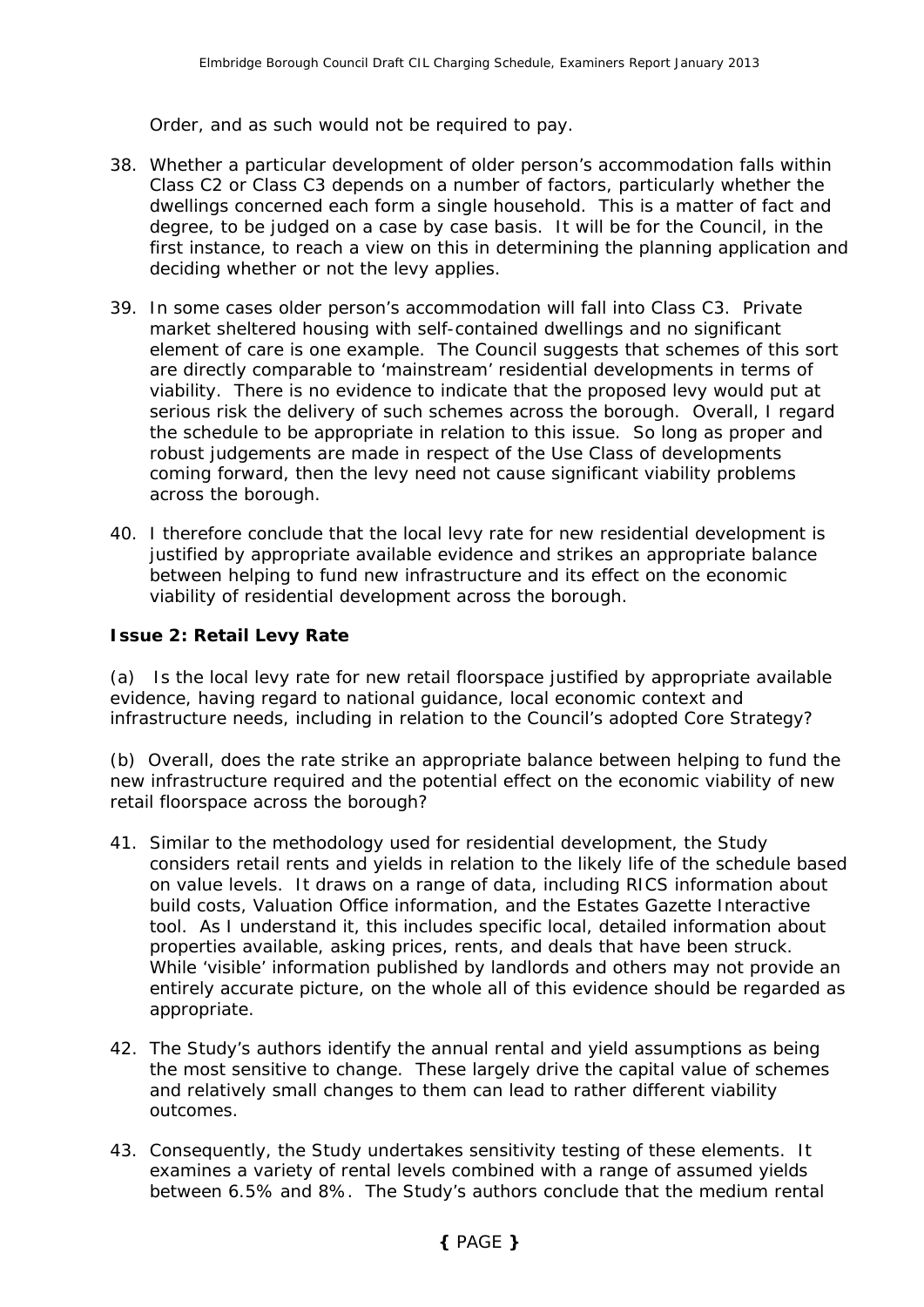level assumption combined with a 7.5% base yield is the most appropriate at the present time. This is a matter of judgement. However, it is clear that this view has been reached taking account of the current economic context and the downturn in the property market, including at the local level. The authors' experience of working in Elmbridge adds to the credibility of their opinion.

- 44. In any event, it is apparent that the degree of sensitivity involved here is a matter that has been borne firmly in mind in setting out the Study's recommendations for the CIL rates. As discussed further below, this includes a higher rate than that proposed in relation to larger retail schemes. Put simply, to address the sensitivities concerned, the Study selects more cautious CIL levels than might be theoretically viable, and the schedule proposes only the lower of the two rates recommended. Given this, it appears highly unlikely that the rate proposed will place at serious risk the viability of retail schemes across the borough.
- 45. Moreover, as with the residential CIL, the amount of levy to be paid by developments has potentially been overestimated. This is because the Study assumes that all retail floorspace within a development will be new, chargeable space. But given the thrust of the CS, it is reasonable to conclude that a significant proportion will be existing floorspace, incorporated into conversion schemes and the like. This bolsters the degree of reassurance in relation to the effect of the proposed CIL rate on viability.
- 46. Build costs is another sensitive factor. Information in this regard has been sourced from RICS Building Cost Information Service. From the range of figures based on schemes developed, median build costs have been used with an adjustment for Elmbridge. This is reasonable. In the context of the Study's approach of taking a wider view, balancing the sensitivity of the range of factors involved and not aiming to press against the boundaries of theoretical viability, the assumptions made about build cost should be regarded as appropriate.
- 47. As indicated in the introduction above, the draft schedule published for consultation proposed a rate of £125 psm for retail development (A1 to A5) over 280 $m<sup>2</sup>$ , and a rate of £50 psm for such development of 280 $m<sup>2</sup>$  and less. The Study generally supports these levels.
- 48. However, it seems that two related factors have persuaded the Council to propose the single flat rate put forward for examination. These stem from the approach of the CS. The CS recognises that aside from Walton, town centres in Elmbridge have not been subject to any significant investment. It says that many people consider that the function of district and local centres is being eroded through the loss of shops and the growth in non retail uses. To tackle this, the CS seeks to steer retail uses towards centres and, to this end, designates primary and secondary frontages. It neither encourages larger supermarkets or other larger retail types nor aims to deliver any specific quantum of retail development over the plan period.
- 49. The consequence of this is that most retail uses coming forward in the plan period are expected to be smaller units within centres. On the one hand, the Study indicates that floor area will not produce a different nature of use and value/cost relationship. But it recognises that for smaller schemes the actual sums of money available for land purchase can become relatively small. It also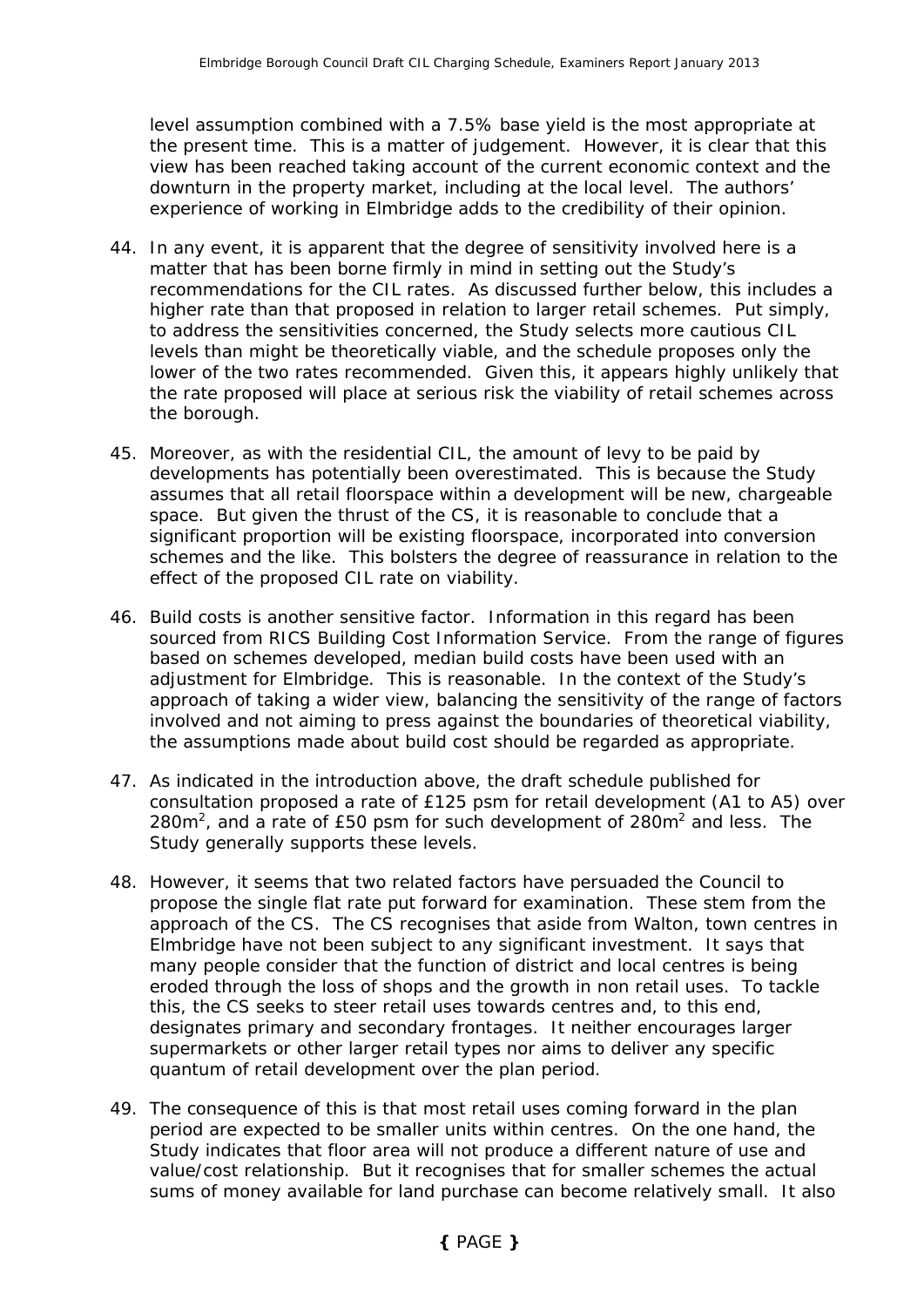acknowledges that developments of this sort in Elmbridge will usually be on previously developed land, and could also be associated with mixed uses where the retail element will need to provide a positive contribution to overall viability.

- 50. In this context, the proposed application of the lower £50 psm rate is appropriate. While the higher rate could be levied on larger schemes, it is not incumbent on the Council to maximise the CIL receipts theoretically possible. This is a question of balance, and the Council's approach of seeking to ensure that more retail schemes remain viable than might be the case with the higher levy rate is a reasonable one. In any event, as the Council points out, it is unlikely that the inclusion of the higher rate would yield significantly greater CIL receipts, given the very limited number of larger schemes anticipated.
- 51. In conclusion, I consider that the local levy rate for new retail development is justified by appropriate available evidence and strikes an appropriate balance between helping to fund new infrastructure and its effect on the economic viability of retail development across the borough.

## **Overall conclusion**

- 52. The Council's decision to set a charge of £125 psm for residential development and £50 psm for retail is based on reasonable assumptions about development values and likely costs. The evidence suggests that residential and retail development will remain viable across most of the area if the charge is applied. Only if development sales values are at the lowest end of the predicted spectrum would development in some parts of the borough be at risk.
- 53. In setting the CIL charging rate the Council has had regard to detailed evidence on infrastructure planning and the economic viability evidence of the development market in Elmbridge. The Council has tried to be realistic in terms of achieving a reasonable level of income to address an acknowledged gap in infrastructure funding, while ensuring that a range of development remains viable across the borough.
- 54. The submitted schedule makes provision for CIL payments to be made in instalments, as the Regulations entitle the Council to allow. This is a matter for the Council's discretion and is beyond the scope of this examination. So too are the issues raised about the Council's approach to S106 agreements and the time given for their completion.
- 55. Similarly, it is for the Council to decide what infrastructure CIL receipts are spent on, and this will be published in the Council's 'Regulation 123' list. The precise time for reviewing the schedule is also a matter for the Council, although I agree that the monitoring and reviewing intervals indicated appear reasonable.

| <b>LEGAL REQUIREMENTS</b>                                                    |                                                                  |
|------------------------------------------------------------------------------|------------------------------------------------------------------|
| National Policy/Guidance                                                     | The Charging Schedule complies with<br>national policy/guidance. |
| 2008 Planning Act and 2010 Regulations   The Charging Schedule complies with |                                                                  |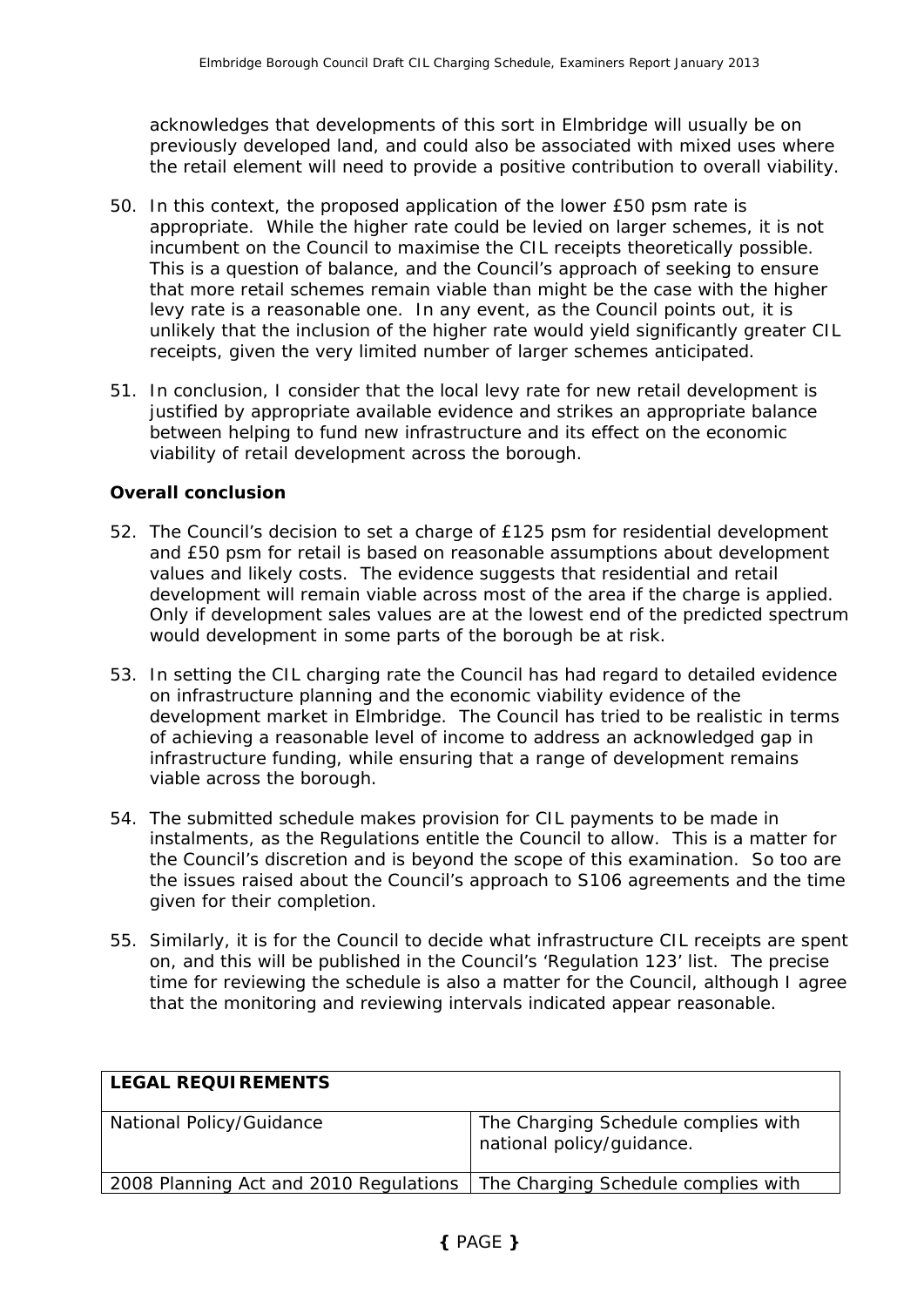| (as amended 2011) | the Act and the Regulations, including in<br>respect of the statutory processes and<br>public consultation, consistency with the<br>adopted Core Strategy and<br>Infrastructure Delivery Plan and is |
|-------------------|------------------------------------------------------------------------------------------------------------------------------------------------------------------------------------------------------|
|                   | supported by an adequate financial<br>appraisal.                                                                                                                                                     |

56. I conclude that the Elmbridge Community Infrastructure Levy Charging Schedule satisfies the requirements of Section 212 of the 2008 Act and meets the criteria for viability in the 2010 Regulations (as amended 2011). I therefore recommend that the Charging Schedule be approved.

*Simon Berkeley,* Examiner